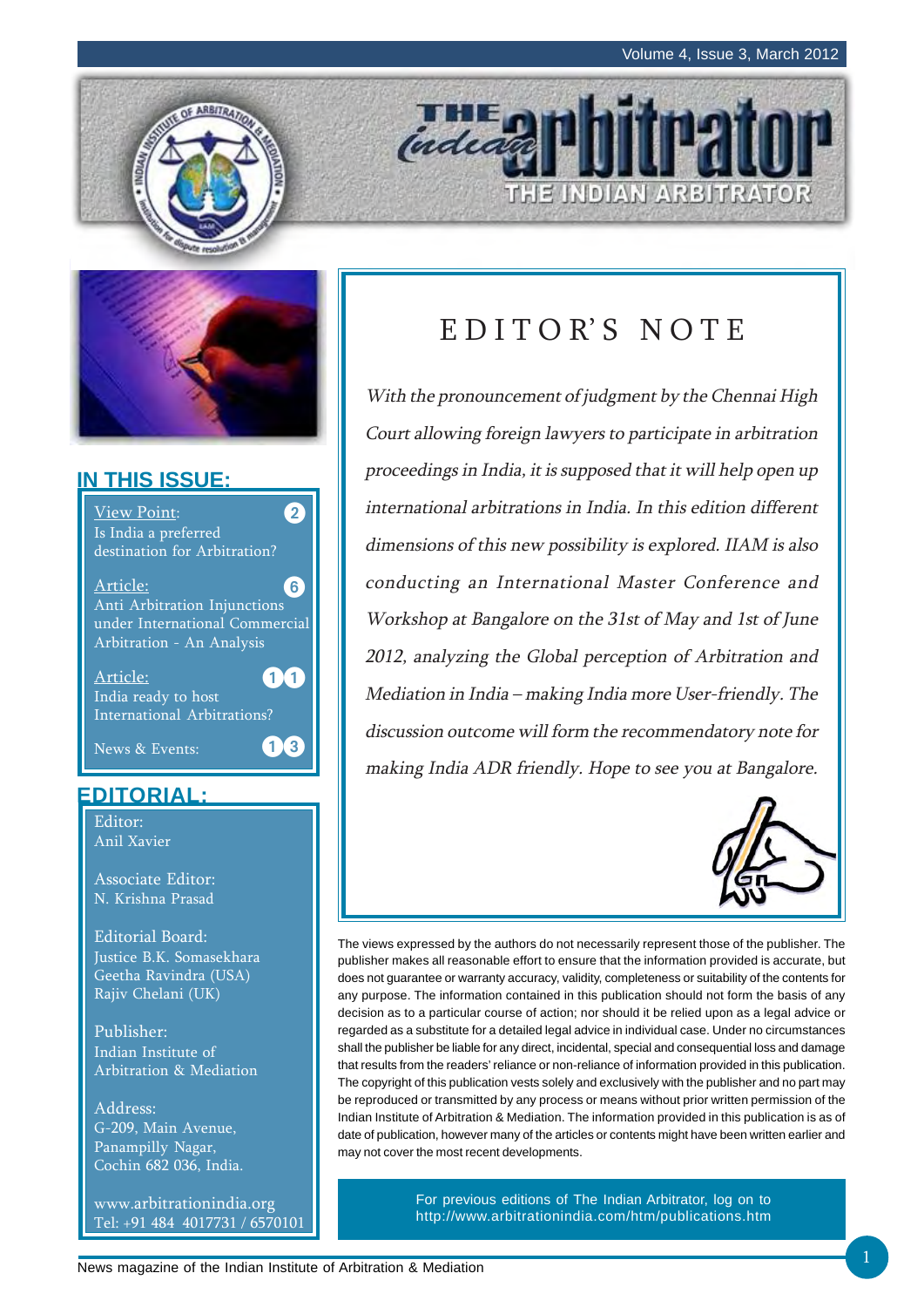

## Is India a preferred destination for Arbitration? : ARPINDER SINGH & YOGEN VAIDYA

With the new liberal policies and continuous efforts made by the Government, India has opened doors to foreign investments leading to a spurt in the number of commercial disputes. In spite of amending the Arbitration Act, there are still few challenges which need to be addressed with respect to preferences for selection of arbitration institutes, Indian regulations, interference by the courts, enforcement of foreign arbitral award, cost and time efficiency, selection of the arbitrator and involvement of experts in the arbitration proceedings. The author analyses the key challenges faced in establishing arbitration as an alternate dispute resolution method in India.

India has shown noticeable progress in the area of arbitration, particularly after the enactment of "The Arbitration and Conciliation Act, 1996." Challenges of the existing litigation system and pressure from global companies to enforce Arbitration clauses present in their contracts with Indian entities has led to arbitration gaining rapid importance in India. With the new liberal policies and continuous efforts made by the Government, India has opened doors to foreign investments leading to a spurt in the number of commercial disputes.

In the current scenario, the need for arbitration arises mainly because of dynamic business relations and transactions, geographical and cultural differences, increased complexities in technology and misinterpretation of regulations or contract clauses. Lack of clarity on the defined roles and responsibilities as well as terms and conditions in the contract, differences in revenue sharing and cost calculations, change in ownership or management control and regulatory changes enforced by the Government have further aggravated the matter. Due to such rapid changes in the arbitration environment in India, the role and involvement of law firms and domain experts has increased significantly.

Arbitration as a concept is not new to India. In the past, this concept was followed by various means of arbitration or mediation in different forms. There typically used to be a king intervening between a dispute of two people or an official Panchayat intervening and giving their decisions. The Alternate Dispute Resolution (ADR) picked up pace in the country, with the inception of the Bengal Resolution Act, 1772 and 1781, which provided parties an option to submit the dispute to an arbitrator, appointed after mutual agreement and whose verdict would be binding on both the parties. ADR gained further importance in India, post the implementation of the Arbitration Act, 1940, and the Arbitration and Conciliation Act, 1996.

In 1985, The United Nations Commission for International Trade Law promulgated the UNCITRAL Model Law (amended as recently as 2006) which has been the source for International Arbitration and many countries like India have also based their legislations on the rules of the UNCITRAL Model Law.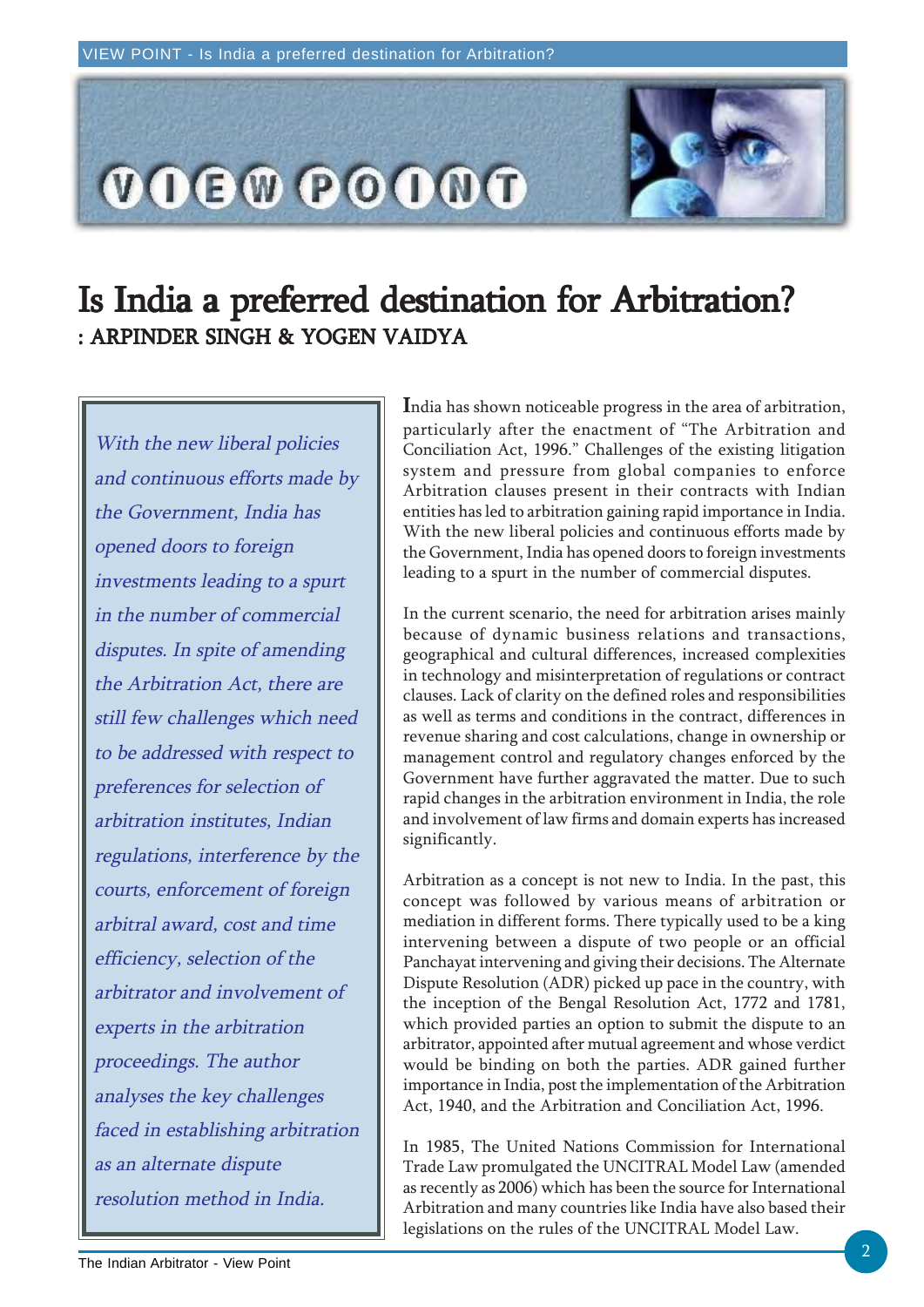

Some assistance in forming a base for arbitration and formalizing the process came from various conventions around the world. An important International Convention on Arbitration, which has enhanced the Indian mechanism, is the New York Convention of 1958 on the Recognition and Enforcement of the Foreign Arbitral Award. Today India is a party to the Geneva Protocol on Arbitration Clauses of 1923, the Geneva Convention on the Execution of Foreign Arbitral Awards, 1927; and the New York Convention of 1958 on the Recognition and Enforcement of Foreign Arbitral Awards. It became a party to the 1958 Convention on 10th June, 1958 and ratified it on 13th July, 1961.There are no bilateral Conventions between India and any other country concerning arbitration.

In the last five years, it is observed that there is a considerable increase in the number of disputes taking place in India. During 2004–2007, the Supreme Court decided 349 arbitration cases<sup>1</sup> and the Delhi High Court's mediation and conciliation center decided 668 out of 868 cases<sup>2</sup>. This indicates the growing importance of arbitration as an alternate dispute resolution mechanism in India.

In the current scenario where arbitration is gaining importance, it is still considered to be in its nascent stages. In spite of amending the Arbitration Act in India sixteen years ago, there are still few challenges which need to be addressed with respect to preferences for selection of arbitration institutes, Indian regulations, interference by the courts, enforcement of foreign arbitral award, cost and time efficiency, selection of the arbitrator and involvement of experts in the arbitration proceedings.

In India, ad hoc arbitration is predominant whereas international arbitration has still not been able to root itself. Even though ad hoc arbitration is leading in India, it is deficient as it does not have predefined rules, infrastructure facilities, experienced institutions and provision of arbitrators by the institution. Due to this, Indian companies still prefer international institutional arbitration. According to our recent study<sup>3</sup> on Arbitration in India, 60% of the respondents preferred SIAC under institutional arbitration entities outside India, indicating dependency of companies on the institutional arbitration.



#### (Footnotes)

1 "Development and practice of arbitration in India — Has it evolved as an effective legal institution?," Center on Democracy, Development and The Rule of Law, October 2009, pg.29

 $^{\rm 2}$  Annual Report-High Court," Ch.20. Alternative dispute resolution & legal services, 2007-08, Pg.73 Source for survey findings:

 $^3$  A study by Ernst & Young's forensic team on Arbitration – "Changing the face of arbitration in India". This study is based on a survey with responses from general counsels at large companies, attorneys of various organizations in India and senior partners of domestic and international law firm



We would like to have your contributions. Articles should be in English. Please take care that quotations, references and footnotes are accurate and complete. Submissions may be made to the Journals Division, Indian Institute of Arbitration & Mediation, G-209, Main Avenue, Panampilly Nagar, Cochin - 682 036 or editor@arbitrationindia.com.

Publication of the Article will be the discretion of IIAM and submissions made indicates that the author consents, in the event of publication, to automatically transfer this one time use to publish the copyrighted material to the publisher of the IIAM Journal.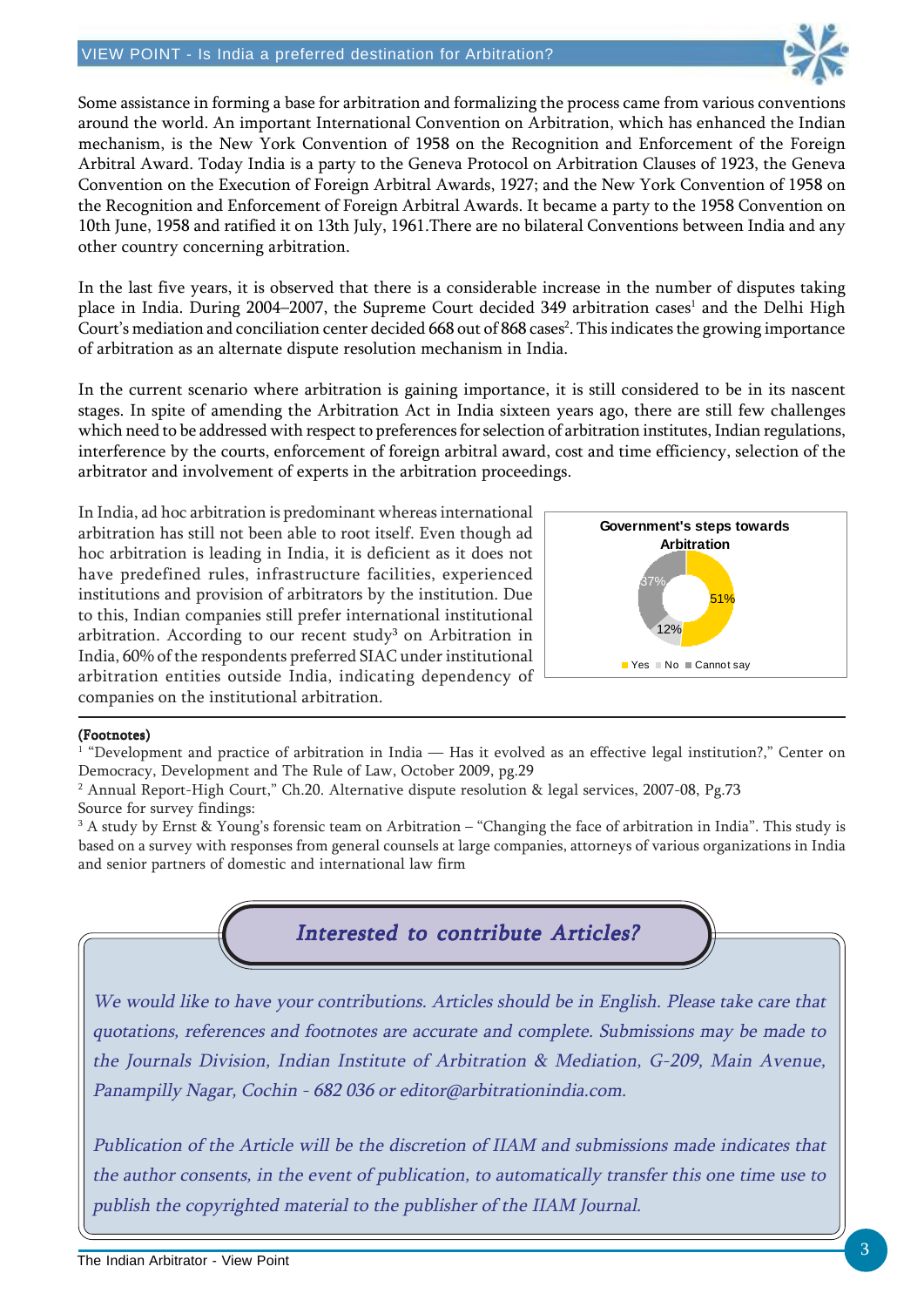

Another hindrance in utilizing arbitration in India is the regulatory set up. Every award is challenged in the Indian courts. Difficulties are encountered while enforcing the awards too. There exists a lot of interference by the courts in the overall proceedings. The effectiveness of arbitration as a legal institution depends upon

efficiency and efficacy of its award enforcement regime. If obtaining an arbitral award at any of the international institutions takes six to eight months; the enforcement of the foreign arbitral award in India may take an alarming six to eight years. However, the recent judgments and ministry's recent steps towards amendment of the Arbitration and Conciliation Act, 1996, has indicated an arbitration-friendly approach by Indian regulators. As per our survey, more than half of the respondents believed that the ministry's recent steps to develop arbitration as a dispute resolution mechanism in India are in the right direction.



Cost and time efficiency are the key challenges to establish arbitration as an alternate dispute resolution method. In India, Arbitration is considered as an expensive mechanism for the settlement of disputes. Expenses such as the arbitrator's fees, rent for arbitration venues, administrative expenses and professional fees paid to the representatives of the parties, etc makes the entire process costly. However, Arbitration is cheaper when it is compared to the adhoc process followed in court.



Also the timeliness of arbitration is extended by the number of hearings taken for the disposal of cases. This hampers the essence of dispute resolution over the period of time. Almost half of the respondents revealed that arbitration in India is expensive and does not provide timely resolutions.

Indian courts have repeatedly highlighted the need to have clear arbitration clauses by way of several case laws in the past, the survey also highlighted the same thing with three fourth of the respondents confirming that the arbitration clause is an essential part of their legal contracts.



India follows the trend to appoint retired judges of the Supreme Court or High Court as arbitrators which often lead to difficulty in understanding the technical matters that the arbitrators may not possess. It is advisable for people to consider selection of relevant technical experts as arbitrators, so that the arbitration process is smooth and hassle free.

68% of the respondents believe that subject matter experts should be arbitrators, as against 22% who believe that retired judges should play this role.

As far as arbitration is concerned, the current documentation scenario makes it difficult to retrieve and analyze a large number of information, which is stored in various mediums. This calls for specialized tools and techniques to identify and separate relevant information so that it is easy to present it in a meaningful pattern. A subject matter expert such as surveyor, finance analyst, IT expert and engineers to forensic accountants should be considered for the specialized work. More than half of the survey respondents said that they have used expert services and they believe that experts advice make difference in their arbitration process.

At present, Arbitration is being rationalized as sector-specific expertise, for instance, Construction Industry Arbitration Council (CIAC), Bombay Stock Exchange (BSE) and set up of Indian Olympic Association (IOA), have developed specific arbitration cells, which provide relevant technical expertise. Earlier arbitration usage of arbitration was more in sectors such as construction, maritime activities and international trade.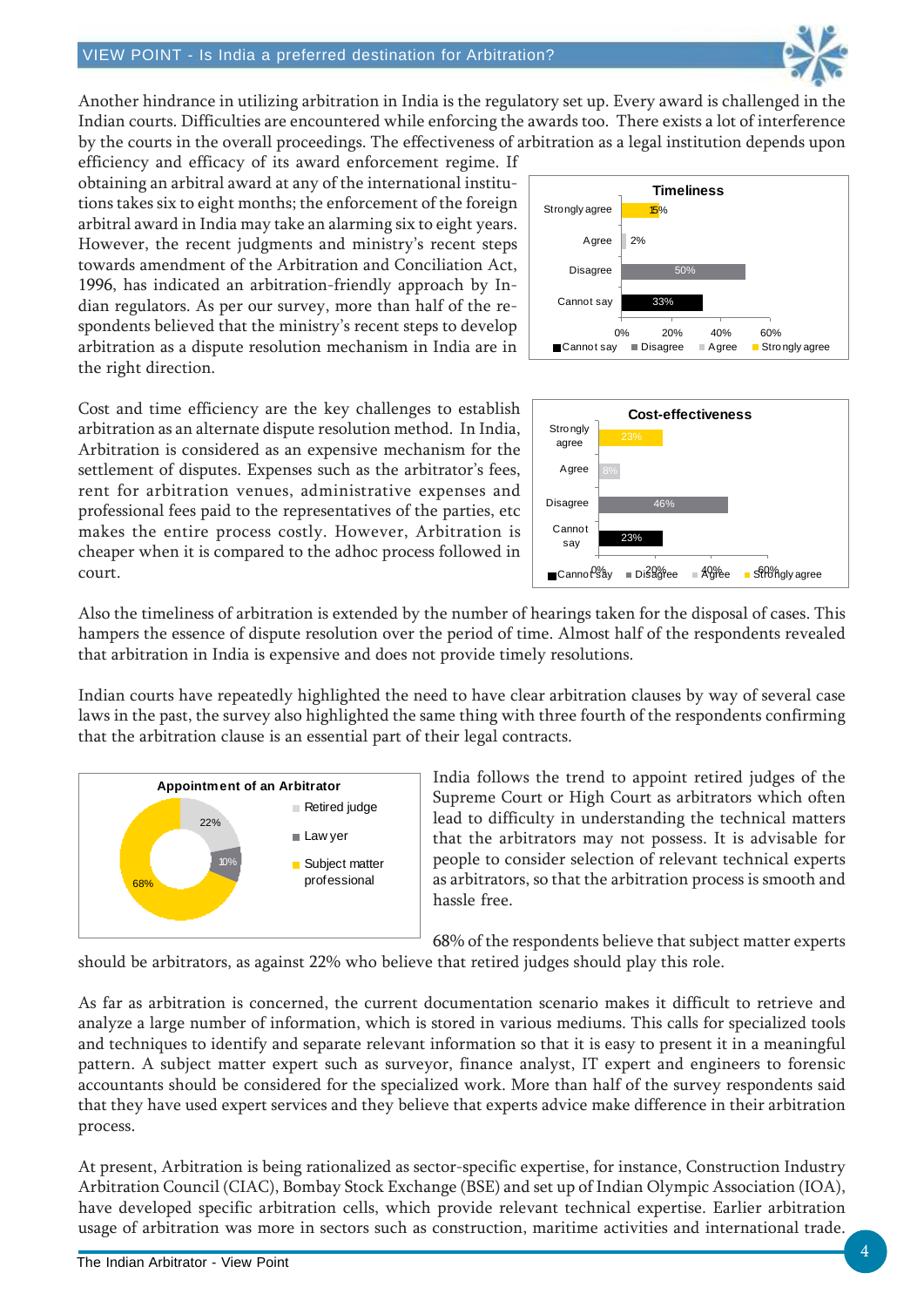

However, today it is conquering new terrains and advancing in other sectors/ areas in India such as sports, competition and consumer laws, pharmaceuticals, mergers & acquisitions as well as the financial services sector.

With the growing need for arbitration, the Ministry has also taken a few steps in Arbitration in the last one year. They have set up the Arbitration Court in Kerala and the International Arbitration Center in Goa. They also set up LCIA in India and proposed amendments to the Arbitration Act on the basis of consultation paper released in 2009. The proposed recommended changes are:

- A clearer definition of "public policy" as a ground for refusing enforcement of a foreign arbitral award. This will be a welcome change as an earlier Supreme Court decision had been viewed as authorizing greater judicial interference in foreign awards
- Stricter timelines in arbitration
- Mandatory institutional arbitration in disputes of over Rs 5 Crore (US\$1.11 million) unless expressly excluded by the parties in writing
- Enforcement of foreign awards
- Replacing "Chief Justice" with "High Court" or "Supreme Court" as the case may be, and seeks to provide for expeditious disposal of applications made for appointment of arbitrators and 'endeavour' to dispose of the matter within 60 days from the date of service of notice on the opposite party
- Proposed to constitute Arbitration Divisions in the High Courts to deal exclusively with Arbitration cases. E.g. Delhi High Court Arbitration Center

Indian companies are looking for much more organized and speedier resolution method. India can clearly emerge as a hub of international arbitration by managing cost and time efficiently, quick enforcement of arbitral award, improvised regulations and involvement of technical experts in the arbitration process.

If key factors such as entry of global Institutes, strengthening of regulatory environment and building up of expertise in technical aspects are addressed effectively, then in spite of several challenges, the consolidated efforts by all stakeholders and the ministry in this direction can result in a robust arbitration mechanism in India and that will attract more faith from the global companies as well.

(Authors: Arpinder Singh is the Partner & National Director and Yogen Vaidya is the Associate Director of Fraud Investigation and Dispute Services, Ernst & Young India)

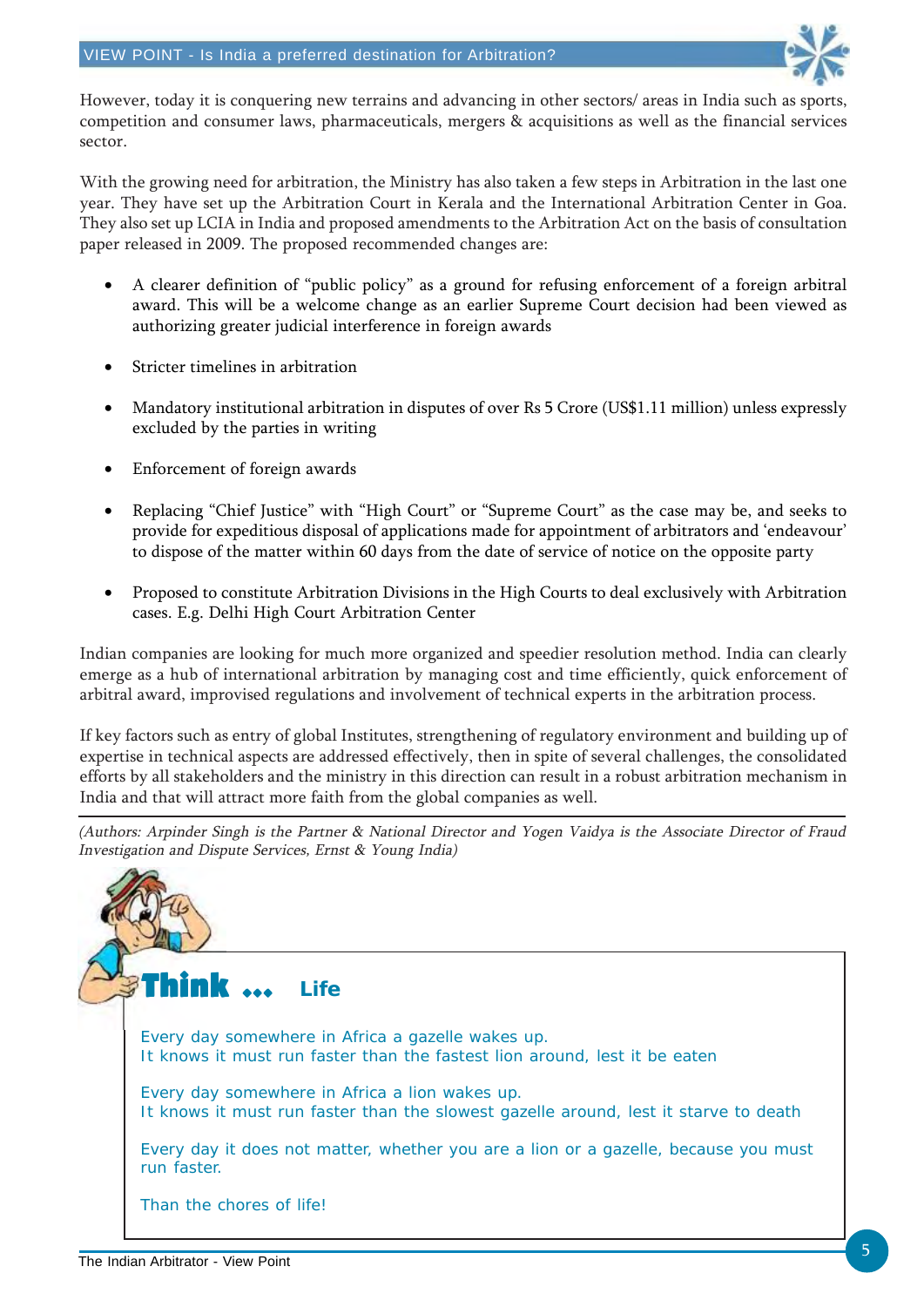

# Anti Arbitration Injunctions under International Commercial Arbitration - An Analysis

: AMIT KUMAR PATHAK

Arbitration is a fundamental feature of international commerce, and provides many advantages over traditional transnational litigation to the parties involved in international disputes. Anti-suit injunctions are a remedy employed especially by common law courts to prevent parallel proceedings that are considered vexatious or oppressive, and that present a threat to the jurisdiction of the enjoining court. Supporters of international arbitration fiercely criticize the issuance of anti-arbitration injunctions. The author looks at the basis and legal principles for issuing anti-suit injunctions.

#### INTRODUCTION: INTRODUCTION:

An anti-suit injunction can be defined as "an order of the court requiring the injunction defendant not to commence, or to cease to pursue, or not to advance particular claims within, or to take steps to terminate or suspend, court or arbitration proceedings in a foreign country."1

George Bermann listed the following instances where issuance of anti-suit injunctions is warranted by U.S. law:

(i) when the foreign court is highly inconvenient, vexatious or oppressive;

(ii) when the foreign suit was filed in violation of a prior and independent obligation not to sue (e.g. when there is a forum selection clause or an arbitration agreement); and

(iii) when there exists a threat to the enjoining court's own jurisdiction or otherwise violates public policy.<sup>2</sup>

Another convincing argument against the issuance of international anti-suit injunctions is that such remedy affronts the long established procedural principle of Kompetenz-Kompetenz, according to which the court entertaining the action is the judge of its own competence. Since "jurisdiction is something that is declared, not something that can be ordered,"3 no domestic court appreciates a foreign court telling it what to do in regard to a specific lawsuit, especially under a

#### (Footnotes)

1 George A. Bermann, The Use of Anti-Suit Injunctions in International Litigation, 28 Colum. J. Transnat'l L. 589, 594(1990)  $^{\rm 2}$  Emmanuel Gaillard, Anti-suit Injunctions Issued by Arbitrators, in INTERNATIONAL ARBITRATION 2006: BACK TO BASICS? 235, 235 (Albert Jan Van Den Berg 2008).

 $^{\rm 3}$  Laurent Lévy, *Anti-Suit Injunctions Issued by Arbitrators*, *in* IAI SERIES ON INTERNATIONAL ARBITRATION NO. 2, ANTISUIT INJUNCTIONS IN INTERNATIONAL ARBITRATION 115, 128 (E.Gaillard ed., 2005).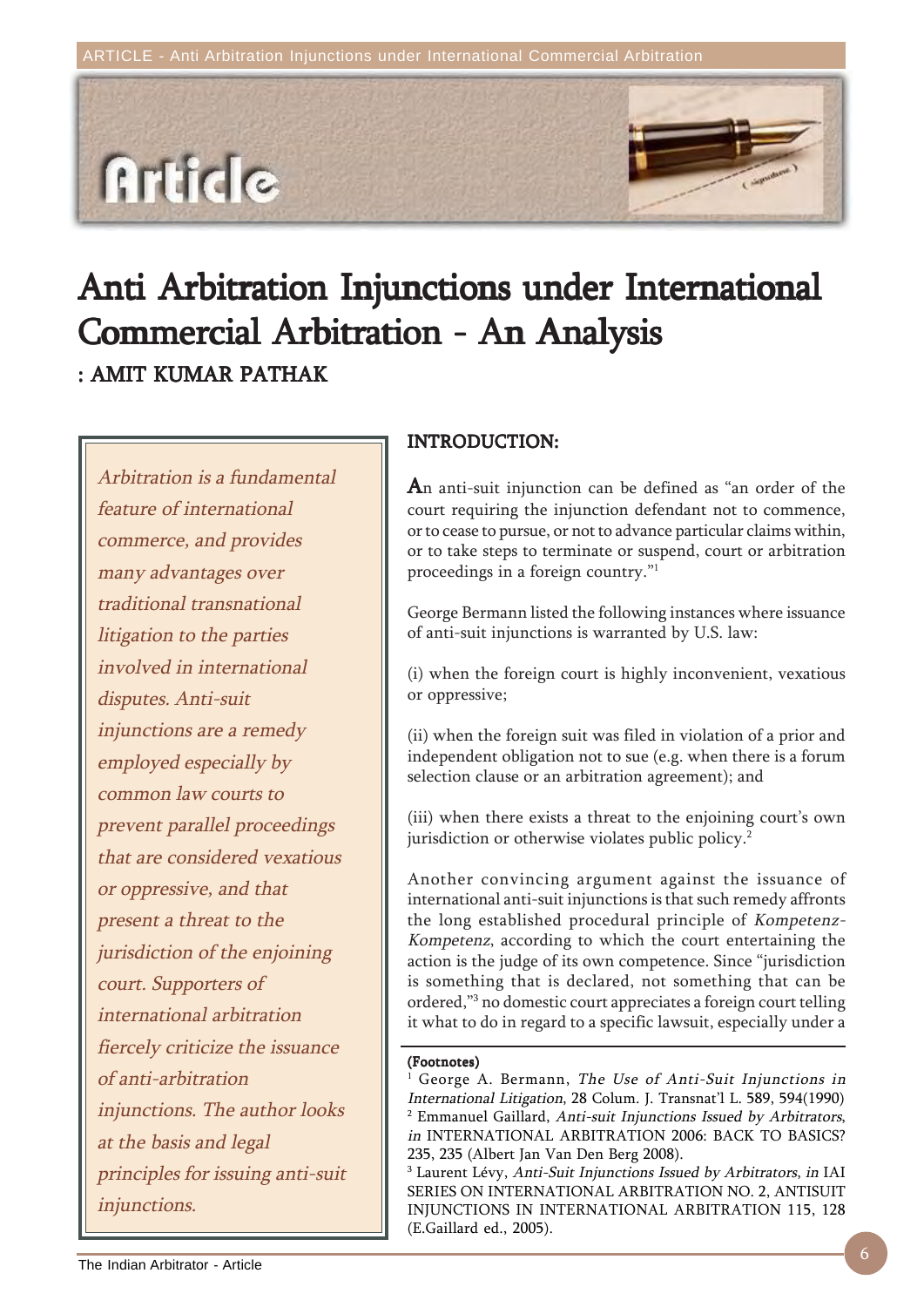

threat of contempt of court, imposition of heavy fines or other coercing measures to the recalcitrant party, who is normally a national of the country where the court sits.

As regards to international commercial arbitration, there are basically two types of anti-suit injunctions: (i) anti-suit injunctions to prevent arbitration, and (ii) anti-suit injunctions to favor arbitration.

Supporters of international arbitration fiercely criticize the issuance of anti-arbitration injunctions. The former judge and president of the ICC, Stephen Schwebel, contends that anti arbitration injunctions issued by state courts violate the New York Convention and general principles of international law.<sup>4</sup> It is also argued that courts should exercise self-restraint when seized with a matter that is subject to arbitration, given that the negative effect of the principle of Kompetenz- Kompetenz grants arbitrators the "power of first determination" of their jurisdiction, whereas courts have the final word on whether the award should be enforced or set aside.<sup>5</sup>

As far as anti-suit injunctions are concerned, court cooperation with arbitration can manifest at two stages:

- (i) During the arbitration proceedings, when the recalcitrant party seeks an action at another court to disrupt the ongoing arbitration proceeding and to avoid that an award is made;
- (ii) After the award is made, the losing party tries to institute court proceedings to avoid enforcement of the arbitral award or to recover what was paid in connection with the enforcement of an award $^6\!$

#### LEGAL FRAMEWORK

In the UK, the legal basis for such injunctions is contained in the Supreme Court Act 1981, which gives the High Court the right to grant anti-suit injunctions when foreign proceedings have been brought in breach of arbitration agreements. This principle is also supported by the New York Convention on the recognition and enforcement of foreign arbitral awards 1958 (the New York Convention) and the European Council (EC) Regulation 44/2001 on the jurisdiction and the recognition and enforcement of judgments in civil and commercial matters (the Brussels Regulation), which specifically excludes arbitration from its scope. The New York Convention states that, when seized with an arbitrable dispute that the parties have agreed should be submitted to arbitration, the courts shall refer the parties to arbitration. The Brussels Regulation supports the autonomy of commercial parties and provides that, in the interest of the harmonious administration of justice throughout the EU, there should be no parallel and conflicting proceedings throughout member states.7

#### (Footnotes)

4 Stephen M. Schwebel, Anti- Suit Injunctions in International Arbitration - An Overview, in IAI SERIES ON INTERNATIONAL ARBITRATION NO. 2, ANTISUIT INJUNCTIONS IN INTERNATIONAL ARBITRATION 5, 10- 11 (E.Gaillard ed., 2005)).

- 5 Supra note 4
- 6 Supra note 1

 $^7$  A report by Professors Hess, Pfeiffer and Schlosser entitled 'Report on the Application of Regulation Brussels I in the Member States', report for the Institute of Private International Law at the University of Heidelberg, Study JLS/C4/ 2005/03.



#### **Are you interested to promote Mediation Clinics?**

Indian Institute of Arbitration & Mediation welcomes you to take part in an exiting attempt of social transition to make our world a safe, sustainable, peaceful and prosperous place to live. Make an important contribution by adopting or supporting Community Mediation Clinics in India.

**For details visit www.communitymediation.in**

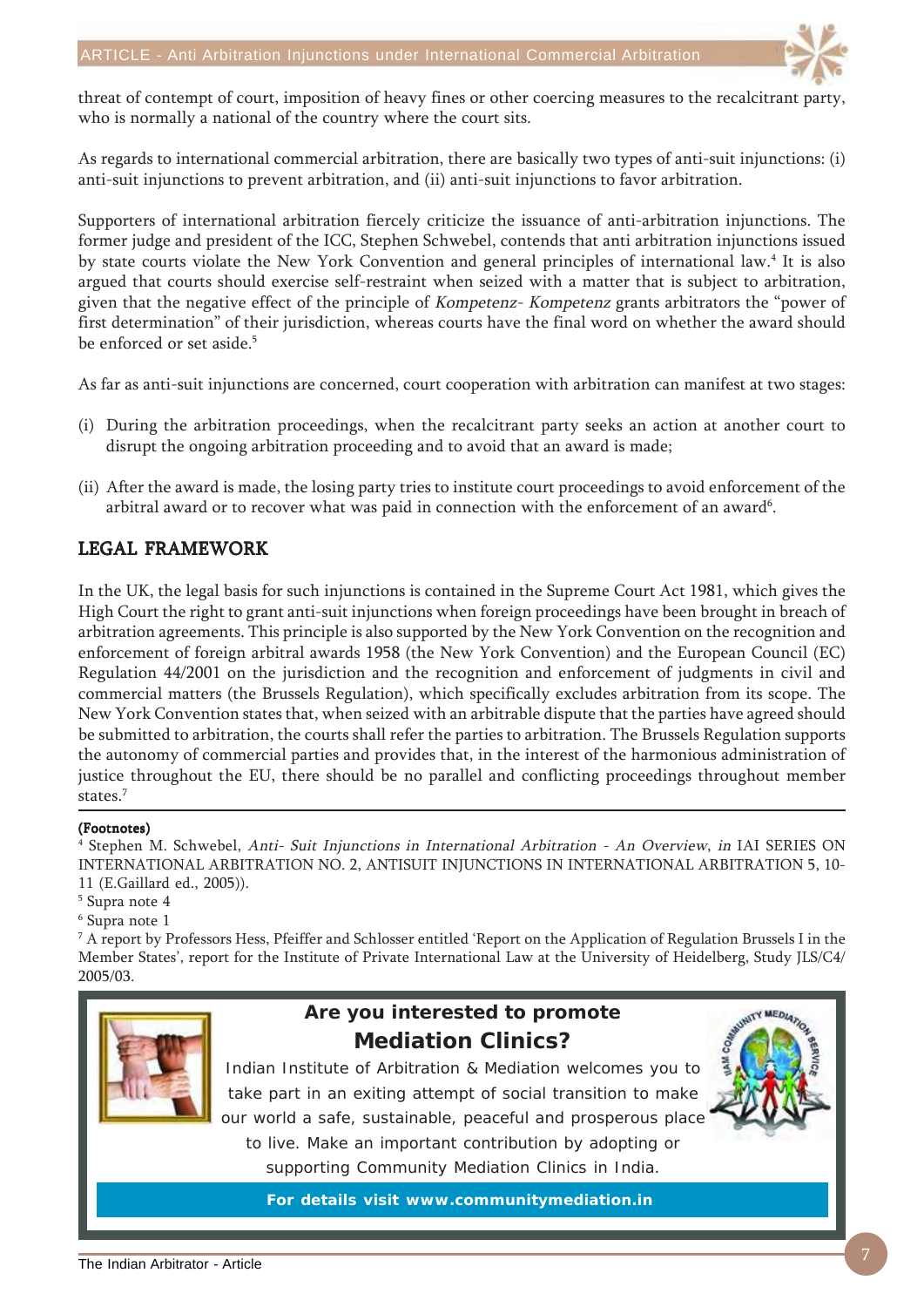

#### THE ARBITRAL TRIBUNAL'S JURISDICTION TO ISSUE ANTI-SUIT INJUNCTIONS

Well-established principles of international arbitration law unquestionably provide the basis for the arbitrators' jurisdiction to issue anti-suit injunctions. These are the jurisdiction to sanction violations of the arbitration agreement and the power to take any measure necessary to avoid the aggravation of the dispute or to protect the effectiveness of the final award.

#### 1. The Legal Bases of the Arbitral Tribunal's Jurisdiction to Issue Anti-suit Injunctions

The notion that, in issuing anti-suit injunctions, arbitrators would make use of powers exclusively vested in State courts, echoes past debates over the power of the arbitrators to award punitive damages6 or "astreintes". Such power is deeply rooted in well recognized principles of international arbitration law, namely the arbitrators' jurisdiction to sanction all breaches of the arbitration agreement and the arbitrators' power to take any appropriate measures either to avoid the aggravation of the dispute or to ensure the effectiveness of their future award<sup>8</sup>.

#### 2. Jurisdiction to sanction, by equivalent or in kind, violations of the arbitration agreement

The agreement by which two or more parties undertake to submit to international arbitration the disputes which may arise in relation to their contract unquestionably grants arbitrators the power to decide all questions related to the merits of the dispute brought before them.

However, the jurisdiction thus conferred to the arbitral tribunal by the arbitration agreement is not confined to the resolution of the merits of the dispute. The two main effects of the arbitration agreement are to oblige the parties to submit all disputes covered by the arbitration agreement to arbitration, and to confer jurisdiction on the arbitral tribunal to hear all disputes covered by the arbitration agreement. It is thus a fundamental principle of arbitration law that arbitrators have the power to rule on their own jurisdiction, a principle that is the corollary of the principle of the autonomy of the arbitration agreement.

The fundamental principles of international arbitration law thus allow any disputes related to the arbitration agreement to be decided by the arbitrators themselves, something that has been widely recognized in case law and in domestic arbitration statutes or international arbitration rules<sup>9</sup>. They provide solid grounds to the arbitrators to decide such matters notwithstanding the parties' attempts to frustrate the arbitral process by escaping their contractual undertaking to arbitrate their dispute.

Arbitral case law shows that arbitral tribunals have repeatedly recognized their power to award damages for the breach by a party of its undertaking to arbitrate its dispute, taking into account the costs incurred by the other party in domestic proceedings notwithstanding the arbitration agreement.10

#### 3. Tower to take any measure necessary to avoid the aggravation of the dispute or to protect the effectiveness of the award

In deciding the dispute before them and assessing the question of whether or not they may order anti-suit injunctions, the arbitrators often refer to the principle according to which the parties must refrain from any conduct that may aggravate their dispute.

Submission of the matters covered by an arbitration agreement to the domestic courts, or even the risk of such submission, constitutes a factor that may aggravate the dispute between the parties, and that may

#### (Footnotes)

<sup>9</sup> Julian LEW, Loukas A. MISTELIS, Stefan KROLL, *Comparative International Commercial Arbitration* 

(Kluwer Law International 2001) pp. 390

<sup>10</sup> ICC Award No. S946 (1990), 1CCA yearbook Commercial Arbitration XVI (1991) p. 9

<sup>8</sup> Laurent LEVY, "Les astreintes et 1'arbitrage international en Suisse", 19 ASA Bull. (2001, no. 1) p.21. 2004, reported by Denis BENSAUDE, "S.A. Otor Participations v. S.A.R.L. Carlyle (Luxembourg) Holdings 1: Interim Awards on Provisional Measures in International Arbitration", 22 J. Int'l Arb. (2005, no. 4) p. 357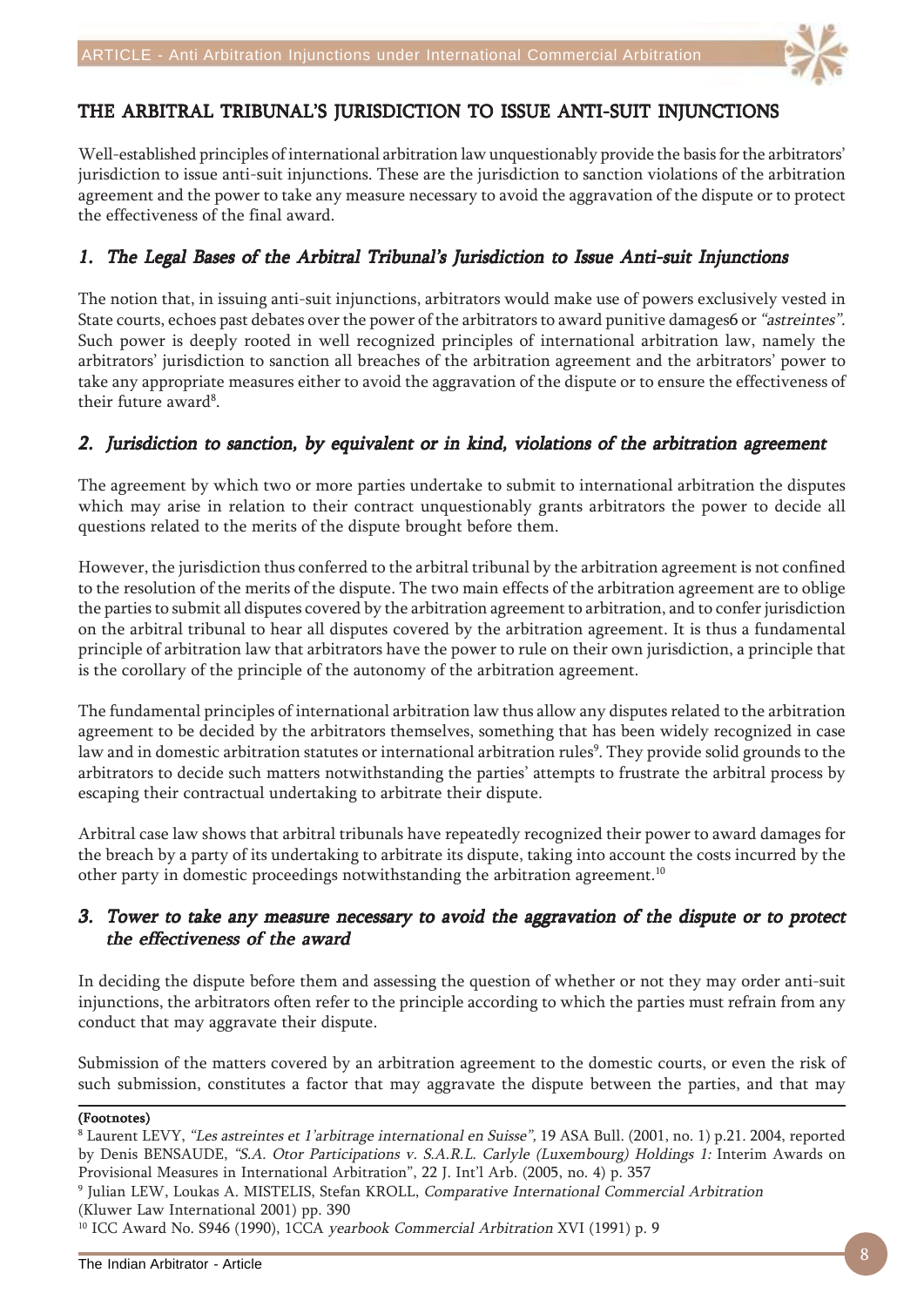

justify the issuance of an order addressed to the parties prohibiting such conduct.<sup>11</sup> Depending on the facts of each case, it is within the arbitrators' power, as recognized in international arbitration law, to decide whether a decision in the form of an anti-suit injunction directed to one or more parties is the appropriate measure designed to prohibit conduct which may aggravate the dispute.<sup>12</sup>

#### SHOULD NATIONAL COURTS GRANT ANTI-ARBITRATION INJUNCTIONS?

There will hardly ever be a justification for a national court to grant an anti-arbitration injunction of the kind discussed. The following observations can be made in support of this position.

First, the principles of competence-competence, separability, and party autonomy all point to the overarching principle that a decision as to whether an arbitration should continue should be left first and foremost to the  $arbitration$  tribunal<sup>13</sup>

Second, a plain reading of Article 5 of the UNCITRAL Model Law and an assessment of its underlying intention suggest the preclusion of anti-arbitration injunctions. Article 5 states simply: "In matters governed by this Law, no court shall intervene except where so provided in this Law."14

Third, only the court of the seat of arbitration has jurisdiction with respect to arbitration and should exercise this only in very limited circumstances. There can be little justification for a court at the seat of an arbitration preventing challenge of an award by injunction.15 Recognition and enforcement must be the preserve of the enforcing court. No court other than the court at the seat of arbitration has a right to interfere.

Fourth, in light of the above, there can be no basis for any court to grant an injunction on grounds of comity, balance of convenience, or even whether arbitration appears to be vexatious or oppressive. Instead, the only concern of the court must be the validity of the arbitration agreement itself.<sup>16</sup>

Fifth, although it is argued that anti-arbitration injunctions do sometimes serve just ends, this may often be a lengthy and costly process leading to parallel litigation in various fora. This can be illustrated by the case of General Electric Co. v. Deutz AG, $^{17}$  where a U.S. court granted an anti-arbitration injunction to stop arbitration abroad.

#### **CONCLUSION**

Arbitration is a fundamental feature of international commerce, and provides many advantages over traditional transnational litigation to the parties involved in international disputes. Anti-suit injunctions are a remedy employed especially by common law courts to prevent parallel proceedings that are considered vexatious or oppressive, and that present a threat to the jurisdiction of the enjoining court.

#### (Footnotes)

<sup>11</sup> Plama Consortium Limited v. Republic of Bulgaria, ICSID Case No. ARB/03/24, Order dated 6 September 200S, para. 45 (published on the ICSID website)

 $12$  id

<sup>13</sup> Jonnette Watson Hamilton, Pre-Dispute Consumer Arbitration Clauses: Denying Access to Justice?, 51 MCGILL L.J. 693, 702-03 (2006)

14 U.N. COMM'N ON INT'L TRADE L., UNCITRAL MODEL LAW ON INTERNATIONAL COMMERCIAL ARBITRATION at annex 1, U.N. Doc. A/40/17, U.N. Sales No. E.08.V.4 (2008), available at http://www.uncitral.org/ pdf/english

 $^{15}$  Id

<sup>16</sup> Julian D M Lew QC, Control of Jurisdiction by Injunctions Issued by National Courts, in INTERNATIONAL ARBITRATION 2006: BACK TO BASICS? 185, 201 (Albert Jan van den Berg ed., 2007)

<sup>17</sup> General Elec. Co. v. Deutz AG, 129 F. Supp. 2d 776 (W.D. Pa. 2000), rev'd in part, 270 F.3d 144 (3d Cir. 2001).

Expecting life to treat you well because you are a good person is like expecting an angry bull not to charge because you are a vegetarian.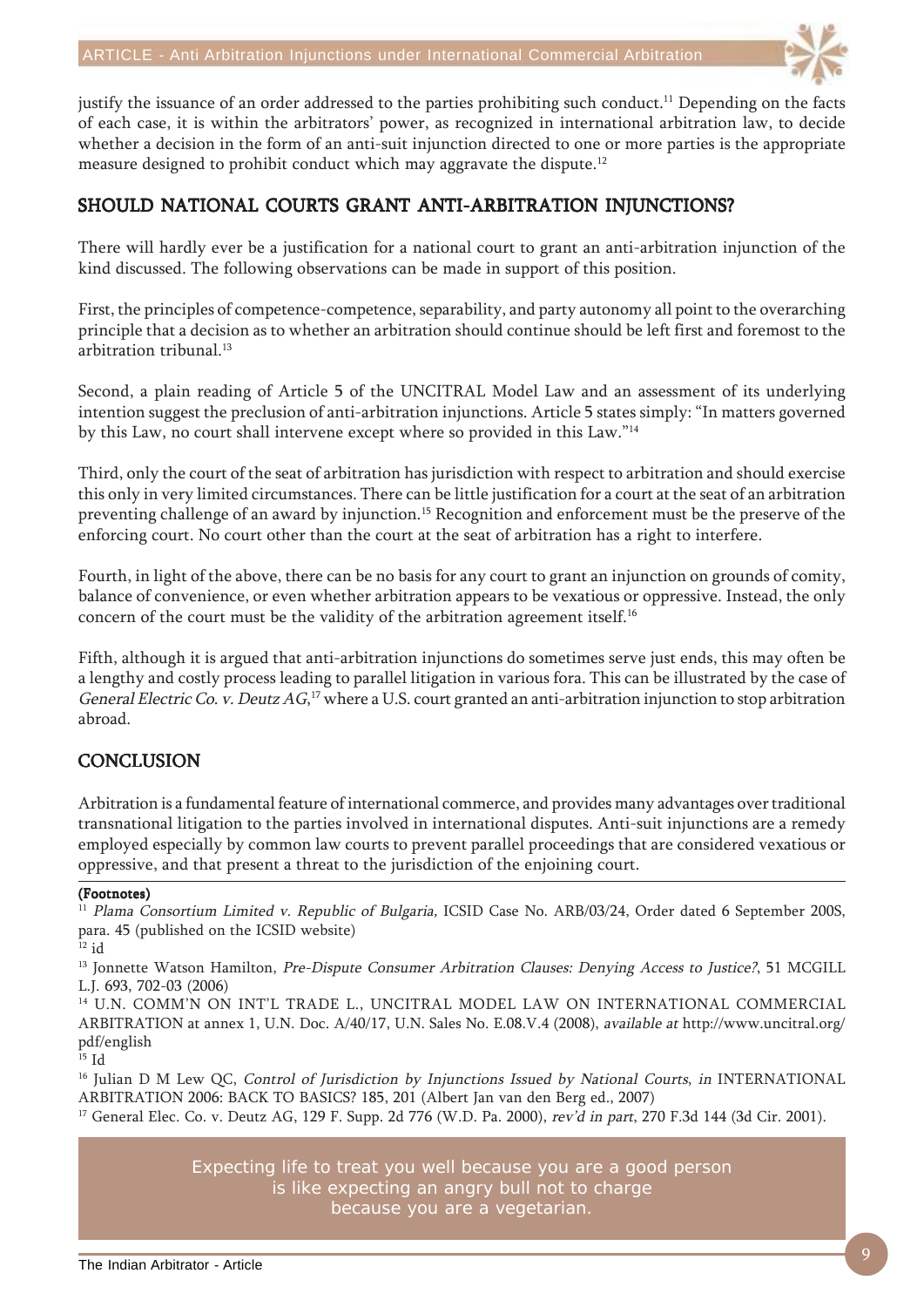

In relation to the question of whether national court involvement undermines the arbitral process, the answer is that it depends on the nature and circumstances of the involvement. In this respect, it must be remembered that national courts operate in different legal and cultural contexts: there are common law and civil law jurisdictions; developing and developed countries; legal systems with or without political or religious influences. The way that each national court views its relationship to international arbitration is inevitably colored by these factors.<sup>18</sup>

The conclusion is straightforward: first, arbitrators should not take the risk of ordering a judge or other arbitrators how to behave. They are the arbitrators' equals and have no orders to receive. Second, jurisdiction is something that is declared, not something that can be ordered. Hence, arbitrators should only decide on their own jurisdiction and may not order performance of an arbitration agreement in kind. Third, anti-suit injunctions are only appropriate where it appears necessary to protect the arbitral proceedings, namely where a party is fraudulently attempting to undermine the arbitral tribunal's jurisdiction. Finally, arbitrators should always exercise utmost care before issuing anti-suit injunctions, as the effect of these anti-suit injunctions may be more harmful than the problem they are seeking to resolve<sup>19</sup>.

#### (Footnotes)

<sup>18</sup> Dependable Highway Express, Inc. v. Navigators Ins. Co., 498 F.3d 1059 (9th Cir. 2007).

<sup>19</sup> Laurent Lévy, Anti-Suit Injunctions Issued by Arbitrators, pgs 115-129, 2005 ??Juris Publishing, Inc. www.jurispub.com

(Author: Amit Kumar Pathak is a 5th year law student of Dr. RML National Law University, Lucknow, India.)



Bubba applied for an engineering position. Jim applied for the same job. Both applicants, having the same qualifications, were asked to take a test by the manager. Upon completion of the test, both men only missed one of the questions.

The manager went to Bubba and said: "Thanks for your interest, but we've decided to give the Jim the job."

The Lighter Side

Bubba asked: "And why are you giving him the job? We both got nine questions correct!"

The manager said: "We have made our decision not on the correct answers, but, rather, on the one question that you both missed."

Bubba then asked: "And just how would one incorrect answer be better than the other?"

The manager said: "Bubba, it's like this. On question No. 4 Jim put down; 'I don't know.' You put down, 'Neither do I.'"



### Become part of IIAM

We are happy to invite you to become an IIAM Member. Apart from the Governing Council, elected from the members, it is decided to form Expert Committees and Users Committees from the members to give expert advice / opinions to the Governing Council on the improvement of ADR in India. Your association will provide the necessary inspiration for the endeavours of IIAM.



Choose from the different category of memberships. For details: log on to www.arbitrationindia.com/htm/membership.htm or mail to dir@arbitrationindia.com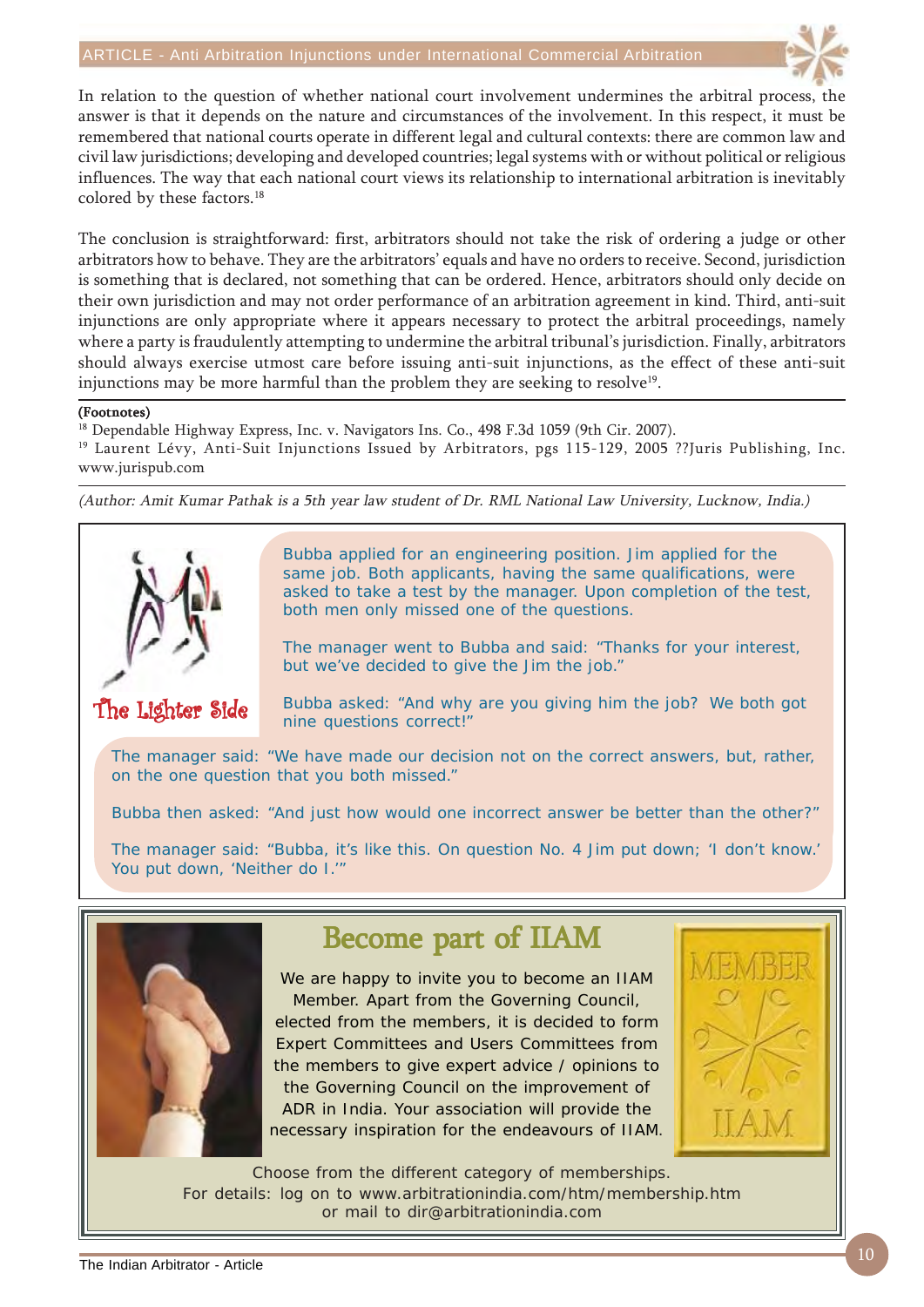

# India ready to host International Arbitrations? : ANIL XAVIER

The Chennai High Court by a recent decision has held that the need to make India as a preferred seat for International Commercial Arbitration would benefit the economy of the country and that if foreign law firms or lawyers are not allowed to take part in arbitrations, it will have a counter productive effect on the aim of the Government to make India a hub of International Arbitration. But does the decision by itself promote international arbitrations. What are the pros and cons of making India the venue of International arbitration? IIAM is conducting a master conference to address the issues. (Footnotes) and  $\blacksquare$ 

 ${\bf A}$  recent judgment of the Chennai High Court $^{\scriptscriptstyle 1}$  has clarified the Indian legal provisions relating to the scope of foreign lawyers practicing international arbitration in India. The Court held that having regard to the aim and object of the International Commercial Arbitration introduced in the Arbitration and Conciliation Act, 1996, foreign lawyers cannot be debarred to come to India and conduct arbitration proceedings in respect of disputes arising out of a contract relating to international commercial arbitration.

International arbitration is growing big time in India and in almost all the countries across the globe. India is a signatory to the World Trade Agreement, which has opened up the gates for many international business establishments based in different parts of the world to come and set up their respective businesses in India. Large number of Indian Companies have been reaching out to foreign destinations by mergers, acquisitions or direct investments. As per the data released by the Reserve Bank of India during 2009, the total out ward investment from India excluding that which was made by Banks, had increased 29.6% to U.S. Dollar 17.4 billion in 2007- 08 and India is ranked third in global foreign direct investment. Overseas investments in joint ventures and wholly owned subsidiaries have been recognized as important avenues by Indian Entrepreneurs in terms of foreign exchange earning like dividend, loyalty, etc. India is the 7th largest, the second most populated country and the fourth largest economy in the world. Various economic reforms brought about have made India grow rapidly in the Asia-Pacific Region, and the Indian Private Sector has offered considerable scope for foreign direct investment, joint-venture and collaborations.

Therefore, when there is liberalization of economic policies, throwing the doors open to foreign investments, it cannot be denied that disputes and differences are bound to arise in such International contracts. When one of the contracting party is a foreign entity and there is a binding arbitration agreement

1 A.K. Balaji Vs. Government of India & others - W.P. No.5614 of 2010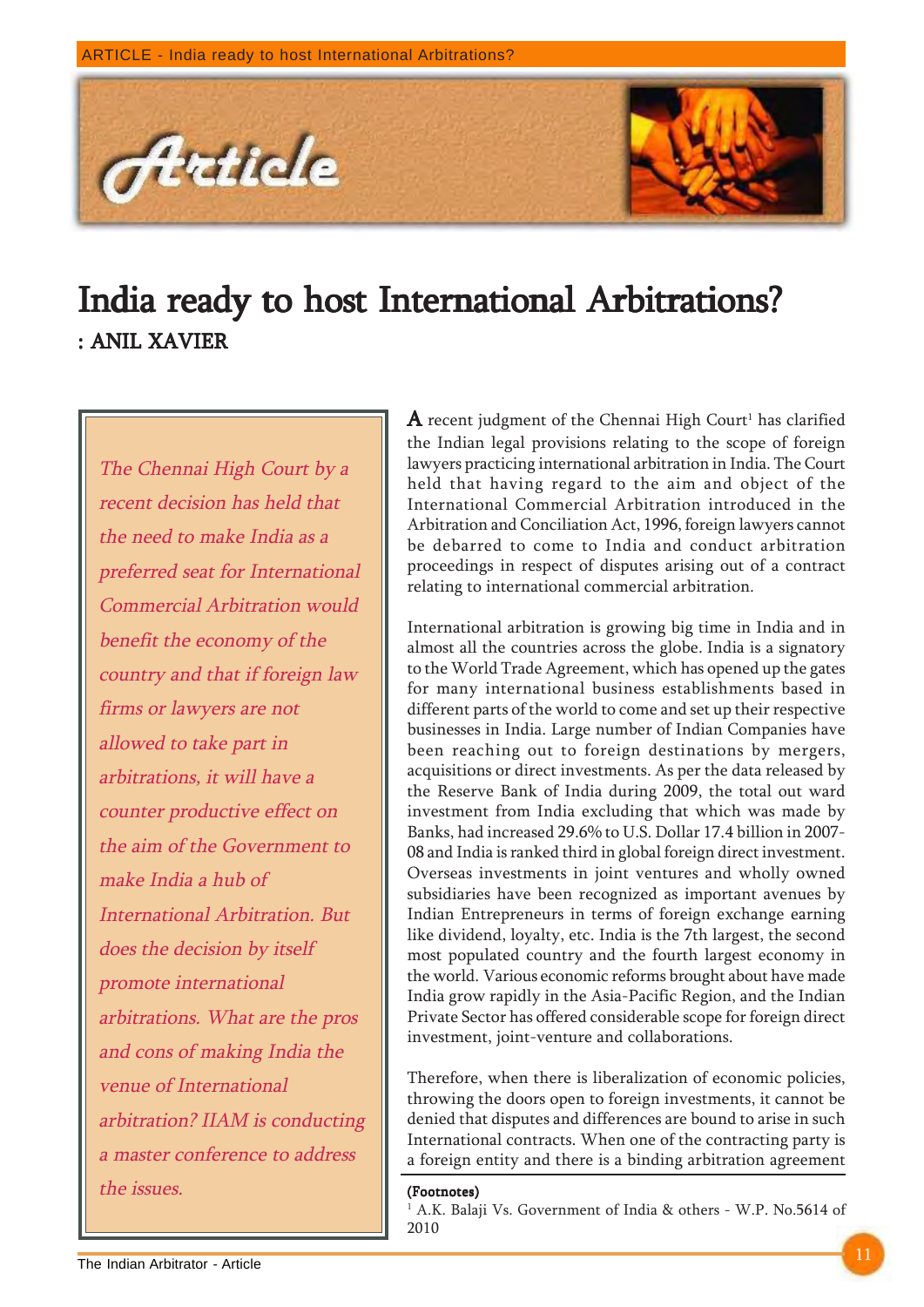

between the parties and India is chosen as the seat of arbitration, it is but natural that the foreign contracting party would seek the assistance of their own solicitors or lawyers to advice them on the impact of the laws of their country on the said contract, and they may accompany their clients to visit India for the purpose of the Arbitration. Therefore, if a party to an International Commercial Arbitration engages a foreign lawyer and if such lawyers come to India to advice their clients on the foreign law, there could be no prohibition for such foreign lawyers to advise their clients on foreign law in India in the course of a International Commercial transaction or an International Commercial Arbitration or matters akin thereto.

The arbitration law in India is modelled on the lines of the UNCITRAL Model Law of Arbitration and makes a few departures from the principles enshrined therein. The Arbitration and Conciliation Act 1996, provides for international commercial arbitration where at least one of the parties is not an Indian National or Body corporate incorporated in India, or a foreign Government. In the recent past, parties conducting International Commercial Arbitrations have chosen India as their destination.

These factors have weighed in the decision making process of the Court, The Court has observed, "to advocate a proposition that foreign lawyers or foreign law firms cannot come into India to advice their clients on foreign law would be a far fetched and dangerous proposition and in our opinion, would be to take a step backward, when India is becoming a preferred seat for arbitration in International Commercial Arbitrations. It cannot be denied that we have a comprehensive and progressive legal frame work to support International Arbitration and the 1996 Act, provides for maximum judicial support of arbitration and minimal intervention." The Court found that the need to make India as a preferred seat for International Commercial Arbitration would benefit the economy of the country and that if foreign law firms are not allowed to take part in negotiations, for settling up documents and conduct arbitrations in India, it will have a counter productive effect on the aim of the Government to make India a hub of International Arbitration and against the national interest.

But the real question is, just by clearing the ambiguity of the legal position of foreign lawyers' entry to conduct arbitrations in India and giving them a green signal will make India a hub of International Arbitrations? Are the ground realities favorable? What are the advantages and disadvantages of choosing India as a venue for international arbitrations?

The Indian Institute of Arbitration & Mediation (IIAM) is trying to find out the views and opinions of the various players in the field. IIAM is conducting a 2-day International Master Conference, titled, "New Frontiers in Dispute Management & Resolution in the Globalised World" on 31<sup>st</sup> May and 1<sup>st</sup> June 2012 at Bangalore, India. The Master Conference would have a workshop and debate on the "Global perception of Arbitration and Mediation in India – making India more User-friendly". The panels will include an outstanding group of leading General Counsel, Attorneys, International Arbitration and Mediation experts and top Academics from India and abroad. The panel will be chaired by Hon'ble Mr. Justice M.N. Venkatachaliah, former Chief Justice of India. The discussion outcome will form the recommendatory note for making India ADR friendly. The Panel will also offer their expertise on an array of relevant topics on conflict prevention, management and resolution techniques, and the future of ADR.

The panelists include Mr. Michael McIlwrath from GE Italy, Prof. Nadja Alexander from Hong Kong, Ms. Hannah Tumpel from ICC Paris, Ms. Irena Vanenkova from IMI The Hague, Mr. Loong Seng Onn from SMC Singapore, apart from high rated Indian ADR professionals and experts. The endorsers of the Master Conference includes International Centre for ADR – ICC – Paris, International Mediation Institute – The Hague – Netherlands, Singapore Mediation Centre – Singapore, Kuala Lumpur Regional Centre for Arbitration – Malaysia, Mediation World – UK, India International ADR Association etc.

The Conference will also provide executive-level networking, business development opportunity, highest quality thought leadership, and the most practical take-away learning in the field. Be part of the leadership movement in making India ADR friendly. For more details about the conference, log on to: http:// www.arbitrationindia.com/htm/events.html

(Authot: Anil Xavier is a lawyer and an IMI Certified Mediator. He is a Member of the Independent Standards Commission of the International Mediation Institute at The Hague. He is also a Charter Member and the President of the Indian Institute of Arbitration & Mediation)